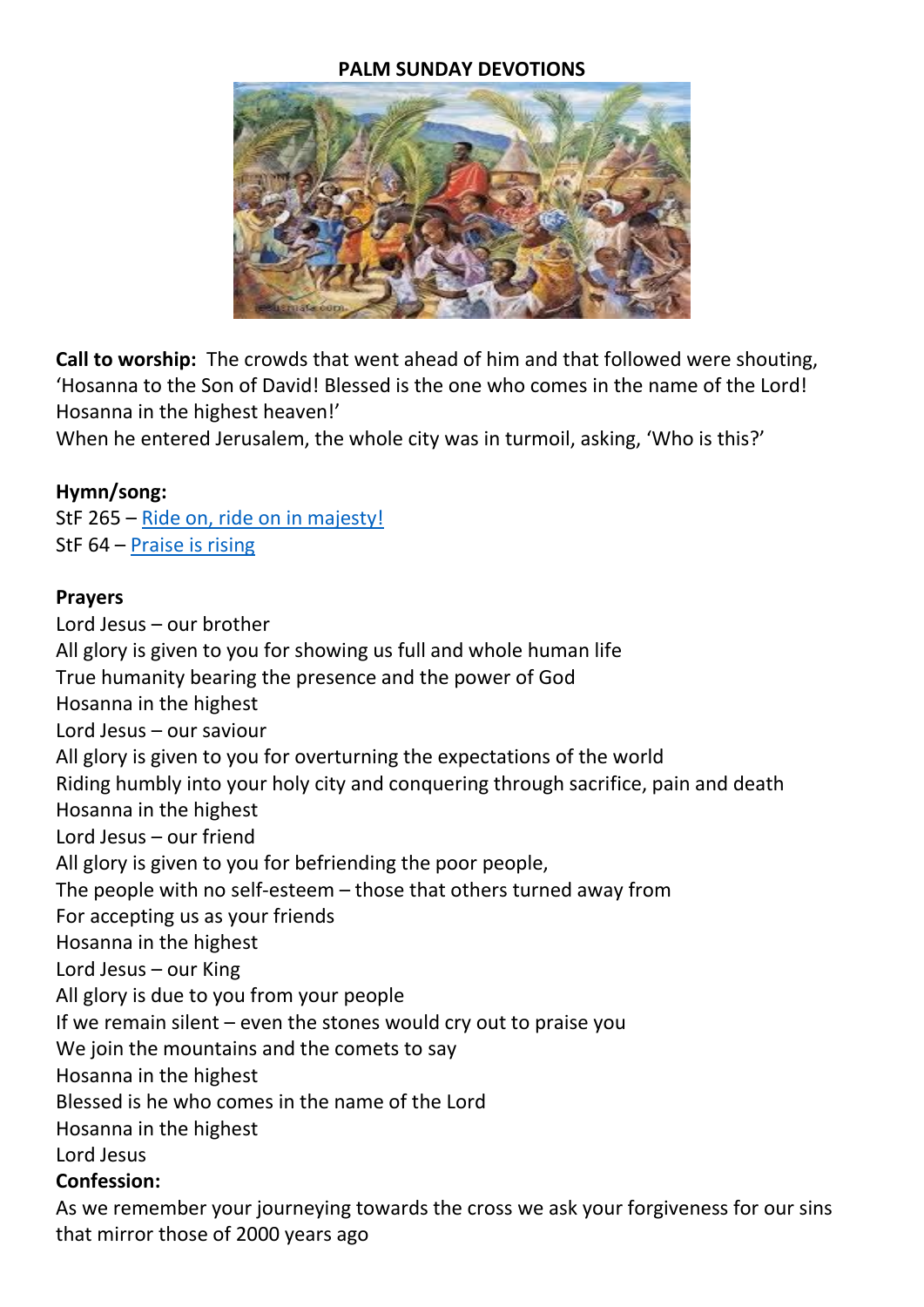Forgive us our sins of expectation For expecting you to change our lives, our church and our neighbourhood by using force – forgive us for waiting for you to batter down our walls of resistance – help us to open wide our gates and throw down our palms to let you ride in Forgive us our sins of prejudice Against the people we assume to be outside your kingdom Forgive us for thinking of ourselves as better or more valuable to you than our annoying neighbour, the thief or the murderer Help us to recognise our own poverty and surrender all to enter your kingdom Forgive us our sins of fear For being up-front when things are going well, and we can take the credit Then making ourselves scarce when following your footsteps becomes lonely and painful Forgive us for following the crowd and help us learn that to gain life we must lose many inferior goals Lord Jesus Christ – through the power of your cross and resurrection – put to death our sin and lead us in renewed life indwelled with your Holy Spirit

**Amen**

Hymn StF 262: [All glory laud and honour](https://www.youtube.com/watch?v=pHN8UAk6Yow)

### **Read these scriptures**:

[Matthew](https://www.biblegateway.com/passage/?search=Matthew+21%3A+1-17++&version=NIV) 21: 1-17 [Philippians 2: 5-11](https://www.biblegateway.com/passage/?search=Philippians+2%3A+5-11&version=NIV)

# **THOUGHTS:**

# **Who would you like to talk to?**

If you could talk to any character in the Bible (apart from Jesus) who would you choose to talk to?

What would you learn from them? What would you ask them? Would you pick the man who owned the donkey?

# **1. The man with the donkey**

We don't know much about the man with the donkey –

We don't know his name, or his circumstances – we no nothing – except for what he gave to Jesus.

'If anyone asks you why you are taking the donkeys, say that the Lord needs them, and he will send them immediately.'

What questions could we ask the man with the donkeys?

Well 'how did you know?' How did you know it was Jesus who needed the donkey? Did you have a vision – or did an angel tap you on the shoulder? Was it hard to give? Was it difficult to give something to Jesus for him to use?

So how did it feel to see your donkey in a procession – with Jesus on its back? Were you surprised – proud – annoyed?

Did you know – that your generous gift would be used to move Jesus and his ministry further down the road? Did it ever occur to you that God was going to ride your donkey?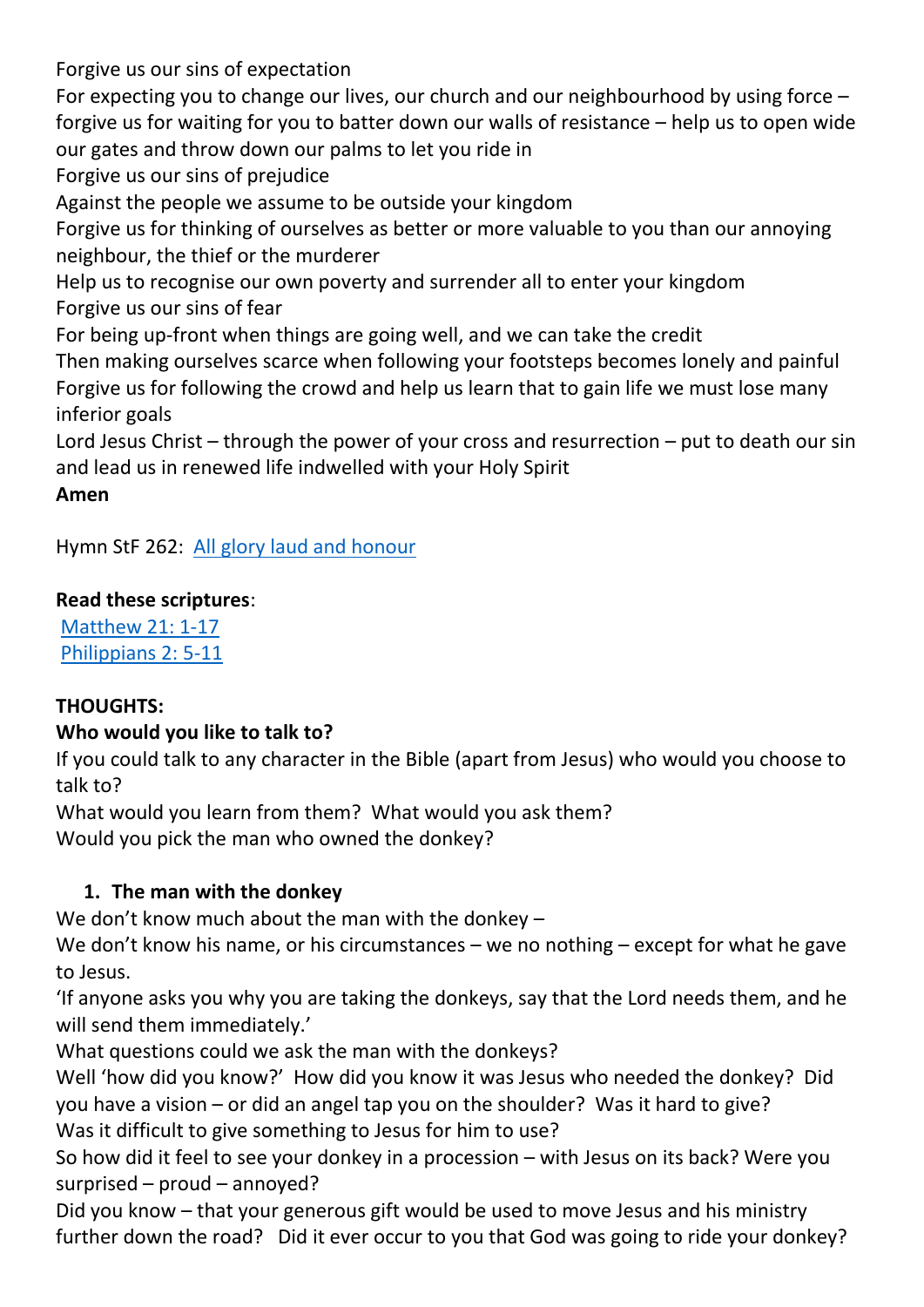Did you think for one minute that you would end up in all four gospels?

His answers might be able to help us – because sometimes we find it hard to give We find it hard to give 'immediately' when the Lord asks

– and we like to keep our donkeys to ourselves.

Sometimes I get the impression God wants me to give him something and sometimes I don't because I don't know for sure – then later I feel bad because I've missed my chance. Sometimes I know he wants something – but I don't give it because I'm too selfish or too busy.

Other times – too few times – I hear him and obey him and feel honoured that my gift may be used to carry Jesus into another place.

Still other times I wonder if my little gift is going to make any difference at all.

### **All of us have a donkey**

You and I each have something which, if given back to God could, like the donkey, move Jesus and his story further down the road. Maybe you can sing, or teach, or visit, or preach, or clean, or hug, or cook.

When Jesus asks – do we gift immediately like the man with his donkey – or do we hold back?

Whatever is your gift – your gift belongs to Jesus.

It really does belong to him - your gifts are his just as the donkey was his – for he is the Lord of all creation.

# **2. If everything belongs to God – why does he ask?**

In [Psalm 50](https://www.biblegateway.com/passage/?search=psalm+50&version=NIV) it says : I will not accept a bull from your house, or goats from your folds. For every wild animal of the forest is mine, the cattle on a thousand hills. I know all the birds of the air, and all that moves in the field is mine. If I were hungry, I wouldn't need to tell you – for the world and all that is in it is mine.

[Acts 17: 24-25](https://www.biblegateway.com/passage/?search=Acts+17%3A+24-25+&version=NIV) says:

The God who made the world and everything in it, he who is Lord of heaven and earth, does not live in shrines made by human hands, nor is he served by human hands, as though he needed anything, since he himself gives to all mortals life and breath and all things.

So this is a great mystery. Why, when everything is God's – does he have to ask us to give anything?

The amazing thing is – God wants us to be involved in his great work of salvation. He wants us to be his colleagues – his co-workers in the mission of his Kingdom.

God gives to us generously – and will not force us to give anything back to him –

But he delights in a cheerful giver – one whose heart delights to give out of love and gratitude.

He delights when we give freely and readily and spontaneously.

It's like he is asking us quietly and politely – for us to let him use what is his already.